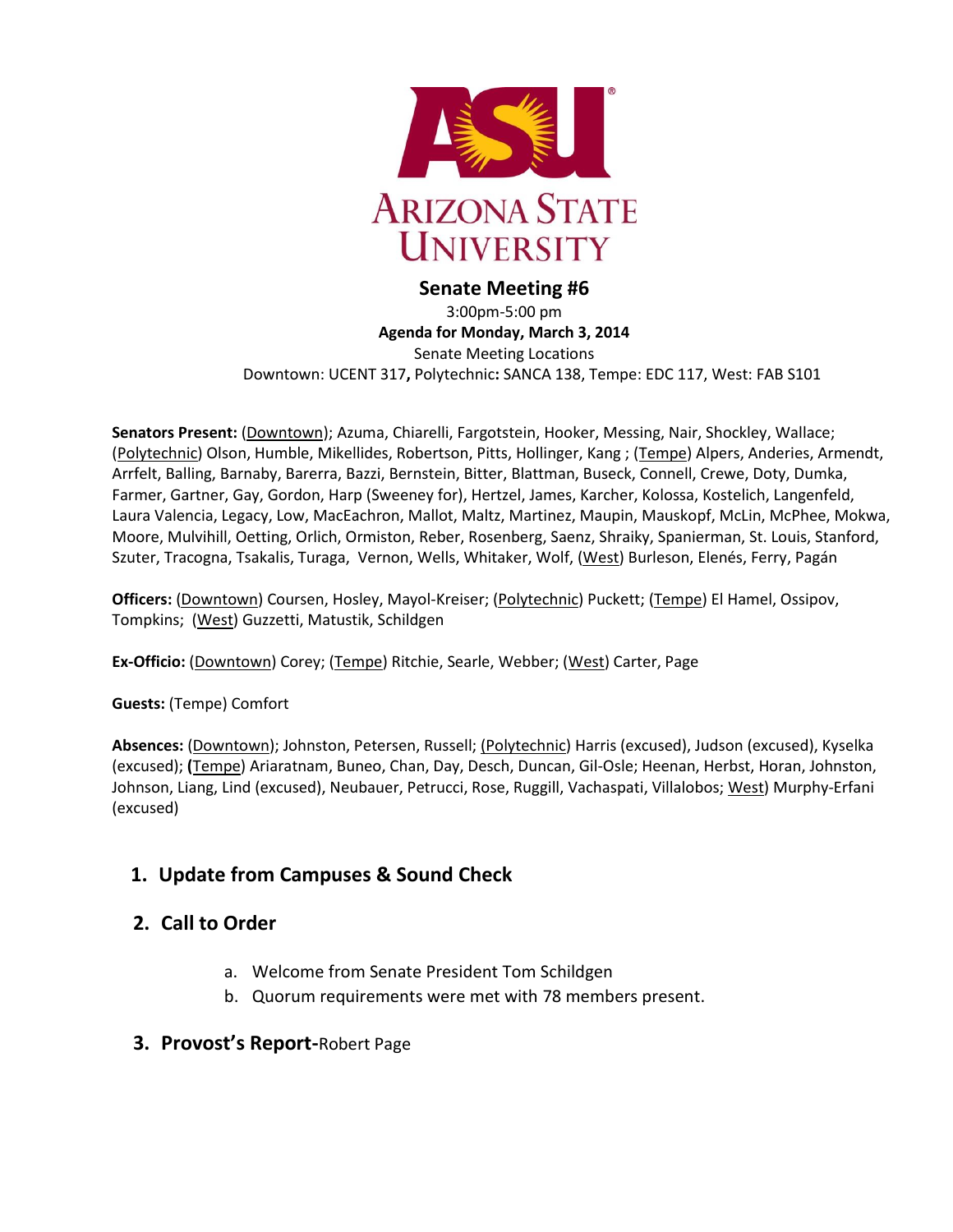Provost Page reported that the university was in the early stages of putting together a university-wide merit pay increase for both faculty and staff.

## **4. UAC Chair's Report –** Thomas Schildgen

Senate President Tom Schildgen gave the followin[g UAC report](http://usenate.asu.edu/node/4920)

- The Task Force on Institutional Ethics and Integrity met for a retreat on February 17, 2014 and is anticipating that its work will be completed by March 31, 2014.
- The University Senate Non Tenure Track Committee recently had a meeting and determined that it would be working on developing a series of positions papers under the following headings: the value provided by the NTT (and the possible need to lift the ABOR ceiling), professional development of NTT and professional leave, NTTF classification of lecturers and clinical professors by academic discipline and tradition, guidelines for emeritus status of NTTF, and the end of the take it or leave it culture at ASU.
- The Ad-hoc Committee on Resources and Protocol for Domestic Violence and Intimate Partner Abuse has a goal of creating an easily accessible website connected to the ASU website that provides a detailed list of support services that are available.
- The Task Force for Constitution and Bylaws Changes held their last meeting on February 28, 2014 and anticipates having those changes ready for a first reading at the March 31, 2014 Senate meeting.
- The Data Archive Task Force (DATF) has presented a formal report to the Senate and is asking for feedback, this report can be found in the documents section of the Senate webpage, o[r here.](http://usenate.asu.edu/node/4919)
- Congratulations to outstanding faculty members, Keith Hjelmstad who was named Engineering Educator of the Year, and Brad Armendt who was highlighted in the University Senate Monthly Spotlight program.

## **5. Old Business**

### **a. New course proposal consent agenda (1st read via e-mail on February 18, 2014)**

Senate **[Motion 2014-49](http://usenate.asu.edu/node/4902)** new course proposals

#### **Final Votes Recorded 78=Yes 0=No 3=Abstain Senate Motion 2014-49 was approved.**

#### **b. CAPC consent agenda**

Senate **[Motion 2014-48](http://usenate.asu.edu/node/4884)** Request from the College of Liberal Arts and Sciences-Hugh Downs School of Human Communication for the establishment of an undergraduate certificate in Civil Communication

#### **Final Votes Recorded 78=Yes 3=No 5=Abstain Senate Motion 2014-48 was approved.**

#### **c. Committee Motions**

Senate **[Motion 2014-46](http://usenate.asu.edu/node/4882)** new policy on retention of research data responsibilities

**Final Votes Recorded 67=Yes 6=No 9=Abstain Senate Motion 2014-46 was approved.**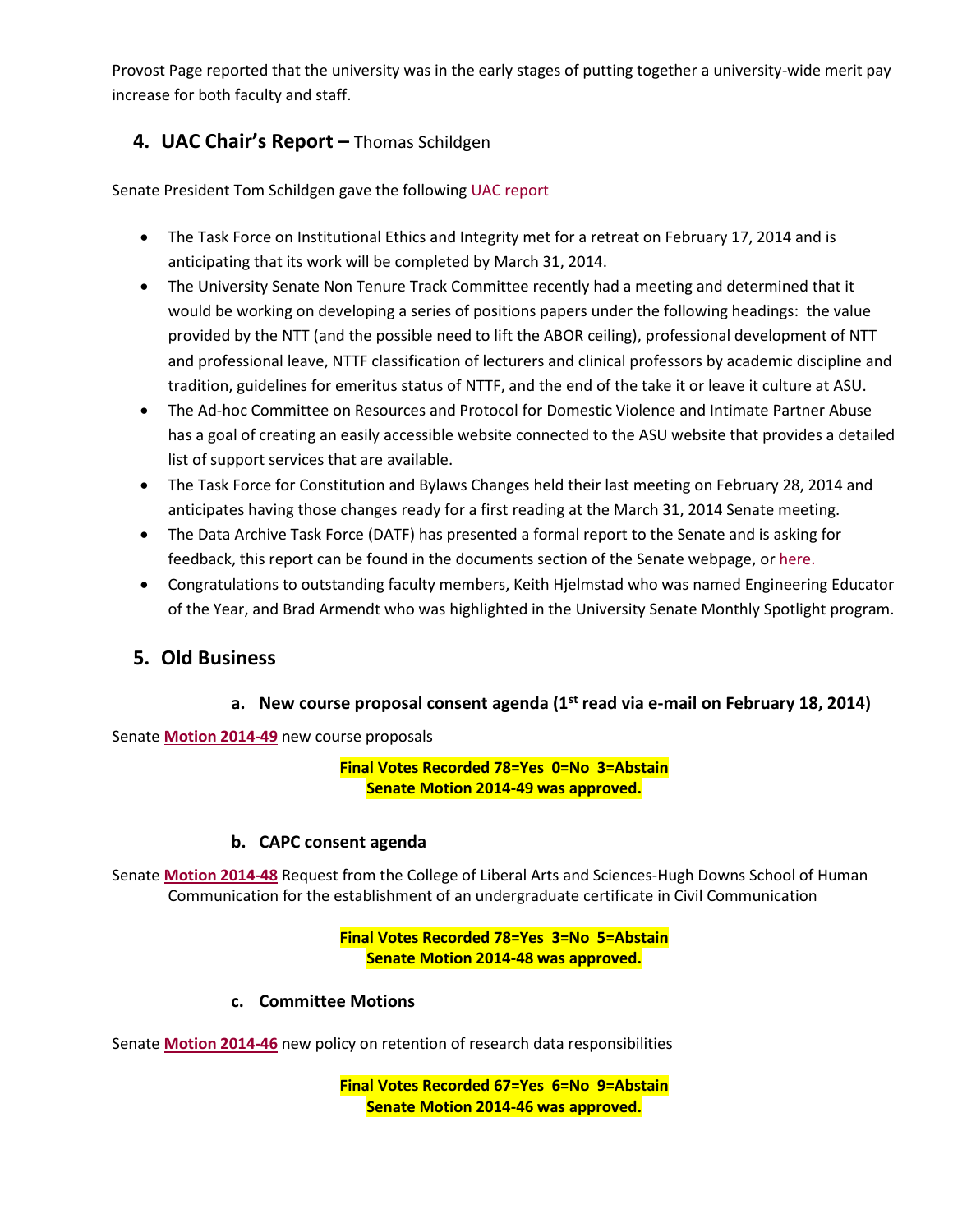### **6. New Business**

#### **a. CAPC Motions**

- Senate **[Motion 2014-50](http://usenate.asu.edu/node/4905)** Request from the College of Health Solutions– for the establishment of a graduate degree – MS in Biomedical Diagnostics
- Senate **[Motion 2014-51](http://usenate.asu.edu/node/4906)** Request from the College of Health Solutions– for the establishment of an Academic Unit – International School of Biomedical Diagnostics
- Senate **[Motion 2014-52](http://usenate.asu.edu/node/4907)** Request from the College of Public Programs– School of Public Affairs/School of Community Resources and Development - for the establishment of an undergraduate certificate in – Leadership, Ethics and Service
- Senate **[Motion 2014-53](http://usenate.asu.edu/node/4908)** Request from the College of Public Programs–School of Criminology and Criminal Justice - for the establishment of a graduate certificate– Corrections Management
- Senate **[Motion 2014-54](http://usenate.asu.edu/node/4909)** Request from the College of Public Programs–School of Criminology and Criminal Justice - for the establishment of a graduate certificate– Law Enforcement Administration
- Senate **[Motion 2014-55](http://usenate.asu.edu/node/4910)** Request from the College of Public Programs– School of Public Affairs, School of Criminology and Criminal Justice - for the establishment of a graduate degree– MA in Emergency Management and Homeland Security
- Senate **[Motion 2014-56](http://usenate.asu.edu/node/4912)** Request from the College of Liberal Arts and Sciences Sanford School of Social and Family Dynamics – for the name change of a graduate degree From: PhD in Sociology – To: PhD in Sociological Inquiry
- Senate **[Motion 2014-57](http://usenate.asu.edu/node/4913)** Request from the College of Liberal Arts and Sciences School of Life Sciences for the name change of a graduate degree From: MS in Plant Biology – To: MS in Plant Biology and Conservation
- Senate **[Motion 2014-58](http://usenate.asu.edu/node/4914)** Request from the College of Liberal Arts and Sciences CLAS Dean's Office Consortium of Science, Policy and Outcomes – for the name change of a graduate degree From: Professional Science Masters in Science and Technology Policy – To: Master of Science and Technology Policy
- Senate **[Motion 2014-59](http://usenate.asu.edu/node/4915)** Request from the New College of Interdisciplinary Arts and Sciences School of Humanities, Arts and Cultural Studies – for the establishment of an undergraduate degree – BA in Latin American Studies

**CAPC Information Items can be found in the Senate meeting #6 composite agenda under** 

#### **Appendix A**

- **7. Committee Reports: No reports were given**
- **8. Open Forum**